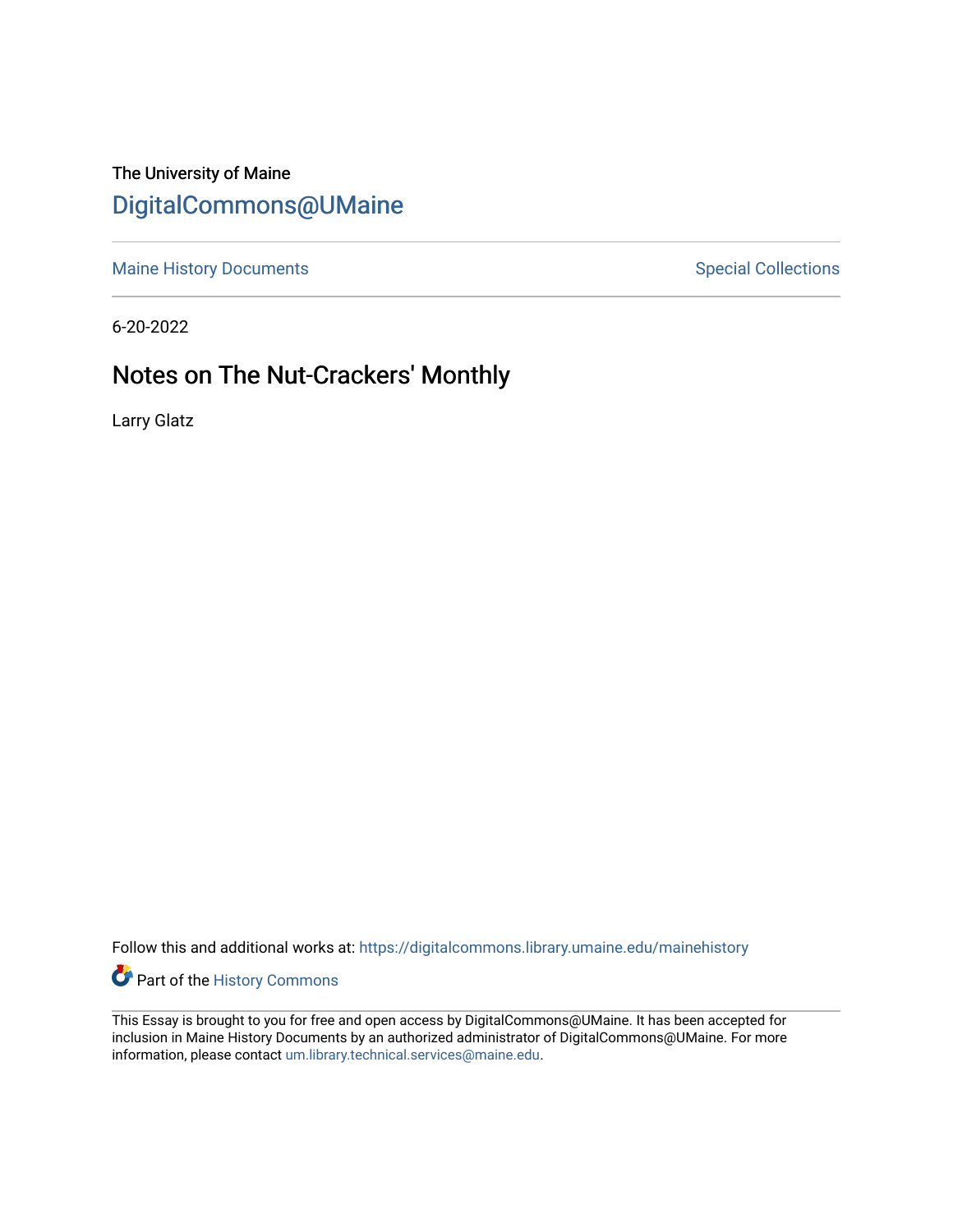## Notes on *The Nut-Crackers' Monthly*.

By Larry Glatz, Scarborough, Maine, 20 June 2022.

*The Nut-Crackers' Monthly*, printed in Auburn, Maine, in 1875 and 1876, is believed to have been the earliest "strictly puzzle" magazine published in America.<sup>1</sup> Although the journal is said to have run for twenty months, copies of only four issues can now be found in cataloged collections. These are the numbers for January, April, May and June of 1875, which are held in Special Collections at the Fogler Library of the University of Maine at Orono. The university has recently digitized the collection and made it available for download at its DigitalCommons website.<sup>2</sup>

Although the publishers are not identified in the magazine itself, they were quite clearly Wellington Harris Eastman (1853-1933) and Willard Lee Small (1858-1930), both of Auburn at the time the magazine appeared. Eastman's editorship is noted in a brief item in the Lewiston *Evening Journal* of 17 April 1875 (p. 3): "The Nut-Crackers' Monthly is the title of a fine little puzzle paper published in this city by an old contributor to the Journal's puzzle department, viz.: 'Patrick,' W. H. Eastman. Success to him and the Nut-Cracker." "Patrick" was actually not particularly old at the time, but since he'd then been contributing to the *Journal's* puzzle column for at least four years prior, his presence was "old" for the paper.

Eastman was born on January 6, 1853, in Sweden, Maine, to Isaac and Esther (Woodbury) Eastman. What originally brought him to Auburn is unknown, but by January of 1875, he was there at work with his puzzle magazine. The fact that he was granted a patent (No. 179,439) in July of 1876 for "gage-pins for printing-presses" reflects his bona fides as a pressman; and in the 1880 census, his occupation is listed as "correspondent for press." As an author of puzzles for his own magazine as well as with other later publications, he left "Patrick" in Sweden with his parents and adopted the nom de plume of "Wellington."<sup>3</sup>

While in Auburn, Eastman not only edited *The Nut-Crackers' Monthly*, but he contributed puzzles to other magazines and newspapers and at one time or another edited the puzzle columns of the *Cape Ann Advertiser* (Gloucester, Mass.), the Boston *Congregationalist*, the *New England Journal of Education*. and the *Oxford Democrat* of Paris, Maine.<sup>4</sup>

By the time of his marriage to Rachel W. Stetson in January of 1881, Eastman had moved across the river to Lewiston, and it was from that city the following year that he purchased a property in his wife's home town of Sumner, Maine. From that time on, Eastman lived in East Sumner, where he founded and ran the Eastman Seed Company, which conducted both retail and mail-order operations. He became quite active in local affairs, serving stints as selectman, county commissioner, postmaster and census marshal. A later correspondent for the Lewiston *Journal* said of Eastman: "As a public reader and impersonator he has but few equals in the state, and no man in the grange is more popular than he."<sup>5</sup>

Wellington H. Eastman died at his home in East Sumner on March 22, 1933, and he was buried in

<sup>1</sup> Theodore G. Meyer, "American Puzzledom," in Eastern Puzzlers' League, *Key to Puzzledom, or Complete handbook of the enigmatic art*, New York: Delaney, 1906, p. 15.

<sup>2</sup> URL:<https://digitalcommons.library.umaine.edu/mainehistory/524/> (accessed 18 June 2022).

<sup>3</sup> *Sun-Journal* (Lewiston, Me.), 23 March 1933, p. 2, "Wellington H. Eastman" (obituary); "Nutmeg" (Edgar E. Hamilton), *The Knights of the Mystic Arena: A Complete Directory of our American Puzzledom*, Danbury, Conn.: E. E. Hamilton, 1880.

<sup>4</sup> "Gus," *The American Puzzlers' Directory*, Waterloo, Indiana: A.C. Gruhlky, 1881, pp. 29-32; *Oxford Democrat* (Paris, Me.), 21 Nov. 1882, *et seq*.

<sup>5</sup> *Sun-Journal*, 14 April 1906, p. 24.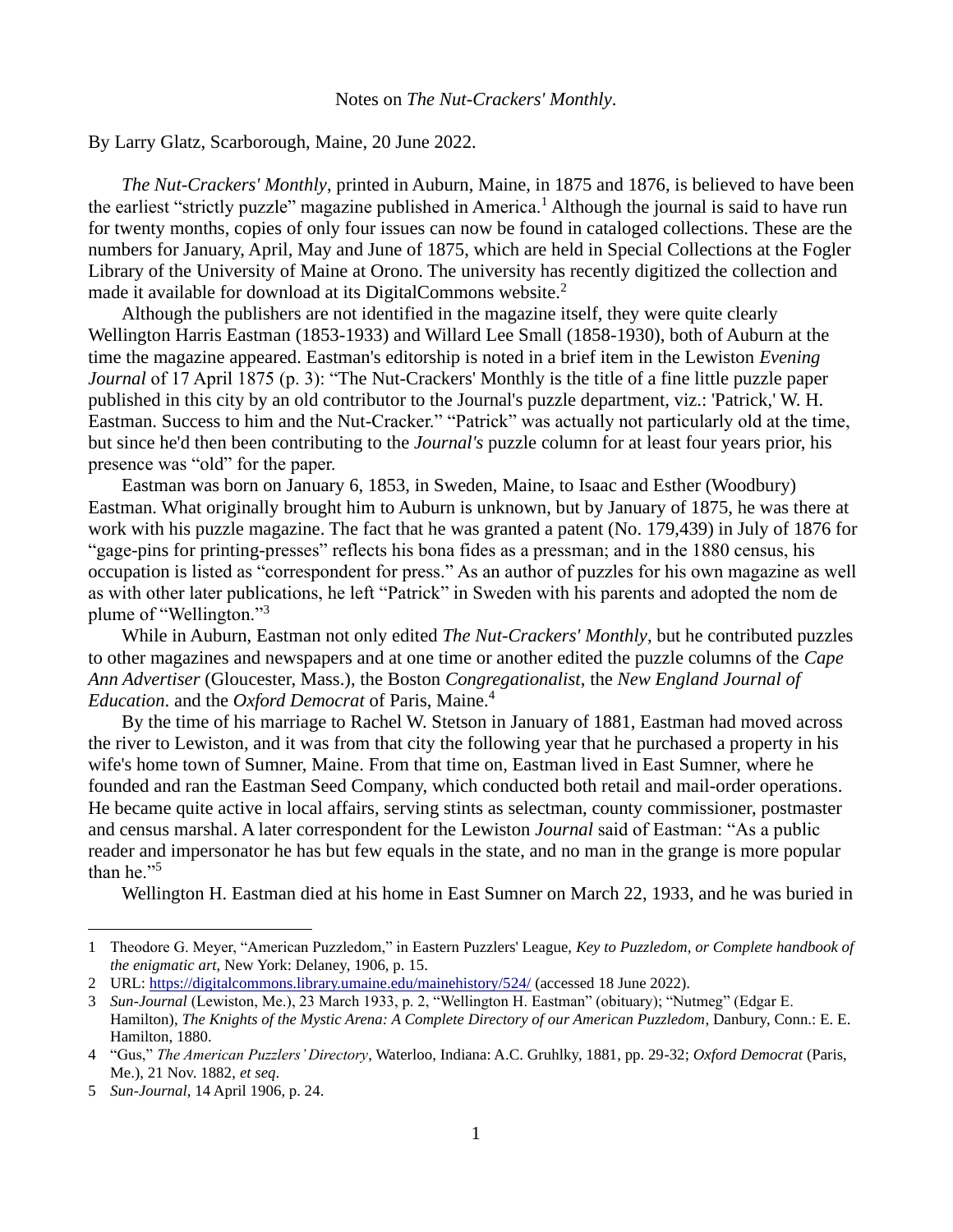the nearby Elmwood Cemetery.<sup>6</sup>

The other publisher of *The Nut-Crackers' Monthly* was named in an 1880 source as "W. L. Small," but there is no contemporaneous documentation of the individual's full name or personal details. The surviving circumstantial records, however, leave no doubt as to his identification. The only "Small" with the initials "W. L." in the 1870 census of Auburn or the larger county of Androscoggin was Willard L. Small of South Auburn. The lad was eleven years old at the time and was living on his grandparents' farm with his mother, Avis, a widowed seamstress.<sup>7</sup>

Although Small was only sixteen when *The Nut-Crackers' Monthly* was launched, he may well have been a print shop apprentice or the owner of his own "home" press. During the 1870s, amateur journalism was a burgeoning occupation for teenagers. A number of manufacturers were marketing inexpensive presses, and one of them, in fact, was advertised in the April 1875 issue of *The Nut-Crackers' Monthly*.

Professionally, Willard L. Small spent over a decade in the compositing room of the *Boston Herald*, and he completed his career as a proof-reader with the *Newark (N.J.)* News. He died at his home in East Orange, New Jersey, on April 13, 1930. His burial ceremony at Woodlawn Cemetery in Everett, Massachusetts, was attended by a delegation from the Boston Typographical Union.<sup>8</sup>

It is worth noting that the first issue of *The Nut-Cracker's Monthly* featured two puzzles by Edwin R. Briggs ("Ruthven"), who for the prior three years had been editing the puzzle page of a major publication: *Ballou's Monthly* of Boston. Briggs lived in West Bethel, about fifty miles northwest of Auburn, and his puzzling would have been well known to the younger magazine men. Obviously Eastman and/or Small were in touch with Briggs prior to the launch of their magazine, and they must have been pleased and encouraged to include content from such a figure in their premier issue.

The magazine's first number also included three puzzles by Emery Wilson Bartlett ("Wilson"), another resident of Bethel and a frequent contributor to several other columns edited by Briggs. It's easy to imagine Briggs saying, "Sure, I'm happy to send along some puzzles, and I'll have my friend 'Wilson' do the same."

Although only four editions of *The Nut-Crackers' Monthly* are available for review, it's remarkable that among its pages are puzzles from at least five contributors who were or would become editors in their own right. These were:

Edwin Ruthven Briggs ("Ruthven") (1841-1923), who edited *Ballou's* "Mystifications" for nineteen years, the puzzle column in the *Portland (Maine) Transcript* for over twenty-five years, and columns in at least eight other publication for shorter stints. One of the latter was his "home county" paper, the *Oxford Democrat*.

Wellington H. Eastman, the magazine's editor, who as described above, managed the puzzle columns of at least four other publications. He succeeded Briggs as editor of the puzzle feature in the *Oxford Democrat*.

Emery Wilson Bartlett ("Wilson") (1856-1924), who may or may not have edited a puzzle column during his long career in publishing, but who became a "front-office" editor with the *Boston Herald*, the *Pittsburgh Press* and the *Los Angeles Examiner*.

<sup>6</sup> *Sun-Journal*, 23 March 1933, p. 2.

<sup>7</sup> "Nutmeg," p. 41. United States Census (NARA Publication M593), Auburn, Androscoggin County, Maine, p. 2, retrieved from<https://www.familysearch.org/ark:/61903/3:1:S3HT-6LF7-3LY?i=1> (accessed 19 June 2022).

<sup>8</sup> *Boston Herald*, 17 April 1930, p. 23 (obituary).